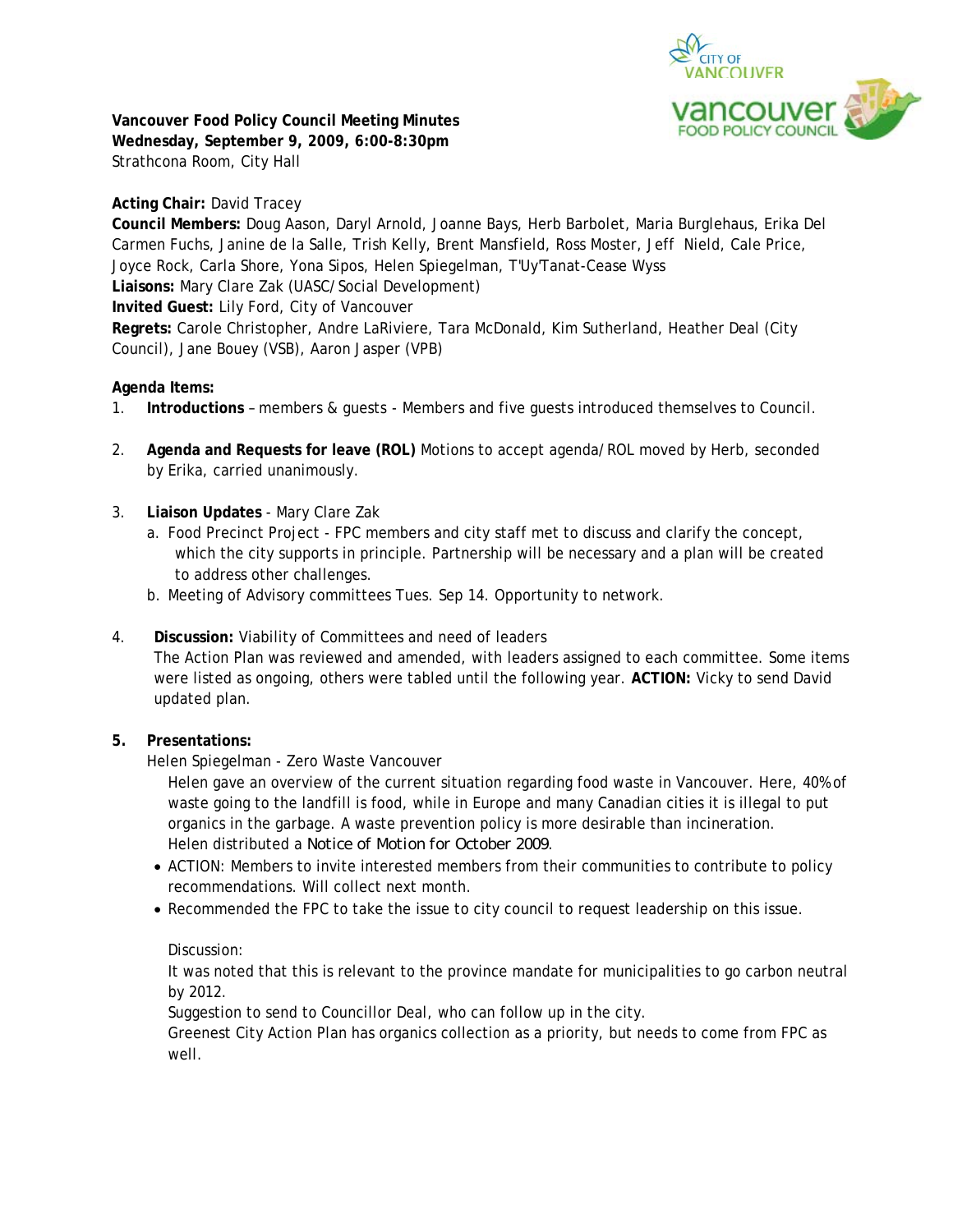# Lily Ford, COV Staff - Chickens by-law *Draft guidelines distributed*

Guidelines balance humane treatment, practical considerations, and biosecurity. Lily explained the proposed by-law changes, and the rationale behind them. Next step is report to council in October 2009.

Discussion:

- Bylaw would apply to any lot, not just single dwelling houses. May be reviewed in the future to adapt for multiple dwelling lots.
- Space requirements might exclude many people.
- The space requirements of the house are in addition to those of the run.
- Commercial use should be allowed.
- Slaughter is another issue that could be reviewed in the future, esp. with collective coops.
- Requirement of 10ft from dwelling is for biosecurity reasons. Suggestion to change wording to emphasize biosecurity issues, rather than a fixed distance. Lily and staff will review other jurisdictions and discuss with relevant ministries.

**MOTION** – To agree in principal to the proposed changes, with the suggestions noted. Moved by Herb, seconded by Brent, carried unanimously**.** 

**ACTION:** Any revisions will be sent to Trish, who will circulate to group.

### 6. **Committee Updates:**

Food Secure Vancouver Study (Herb/Brent)

Committee remains active, determining indicators and criteria for them.

Communications (Carla)

Jeff is Tweeting. David's articles posted on blog. Carla will draft and circulate document on protocol for posting. Suggestion to pull twitter feed into blog. **ACTION:** Carla to post links to procedural information (minutes, etc.).

Press release to inform the public of the UASC was written but was not approved by Communications Dept. If necessary, it will be done independently by the end of September.

Institutional Food Purchasing Policy (Brent)

Met with BCGEU, who are still interested. More updates to come. Erika to join committee.

Food Precinct Project (Janine)

Committee is active and want to do a presentation to update group. **ACTION:** Janine to send request to Carole to be on next agenda.

Food Waste/Food Recovery/Charitable Food Sector (Helen)

Much food is wasted in Vancouver, and is one aspect of the charitable food sector. Another key element is dignified access to food. **ACTION:** Helen to discuss food waste aspect of charitable food sector with Joyce and Doug.

### **7. Other updates:**

Book Reviews for Barbara Jo's Books to Cooks - Janine dlS

Members are encouraged to submit 300-500 word reviews for web. **ACTION:** Janine to email list of proposed books. Carla and Cease offered editing to those in need.

Engage Retailers - Dialogue Session – (Joyce/David/Trish)